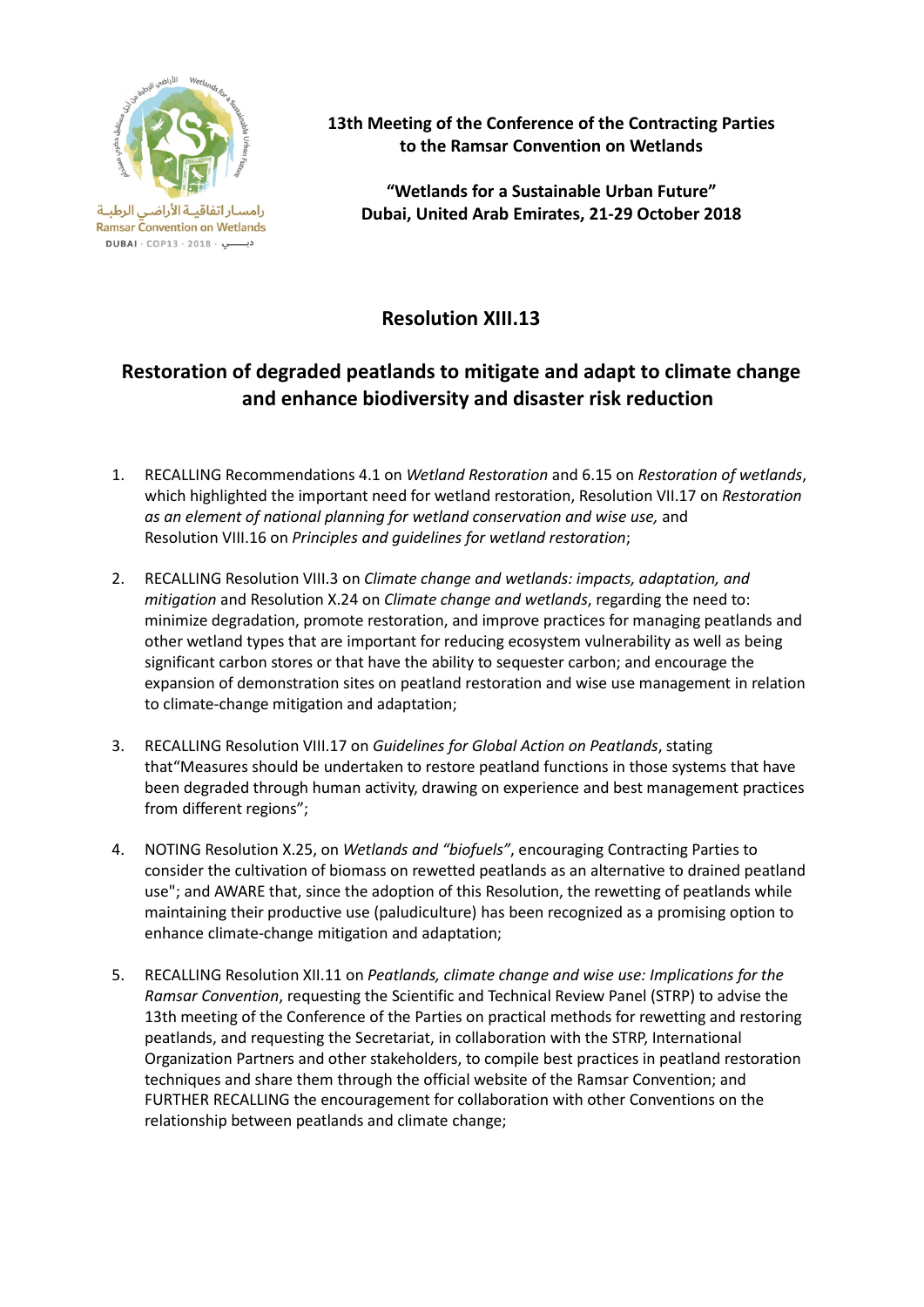- 6. NOTING that rewetting of peatlands means restoring the water table or hydrologic regime towards its original condition where the water table is close to the present land surface, with the aim of partial or total reversal of the effects of drainage;
- 7. RECOGNIZING that peatland restoration can contribute to the fulfilment of multiple obligations or commitments under different multilateral environmental agreements (MEAs), including, as appropriate, on climate-change mitigation and adaptation, disaster risk reduction, biodiversity conservation, better water regulation, mitigation of water runoff, and support to the Sustainable Development Goals and that, accordingly, it could be promoted as a cost-effective tool with cross-cutting benefits; and that, as part of responsible management, the requirement for restoration, and rehabilitation of peatlands should be recognized as a requirement for wise use; and that no peatland should be developed without a management plan;
- 8. ALSO RECALLING the Ramsar Strategic Plan 2016-2024, its goals and targets to address the drivers of wetland loss and degradation and the need for restoration, in Target 12: "Restoration is in progress in degraded wetlands, with priority to wetlands that are relevant for biodiversity conservation, disaster risk reduction, livelihoods and/or climate change mitigation and adaptation", through "restoration initiatives taken, projects, and programmes implemented";
- 9. FURTHER NOTING Decision X/2 on *Strategic Plan for Biodiversity 2011-2020* of the Convention on Biological Diversity (CBD), and in particular its Aichi Target 15: "By 2020, ecosystem resilience and the contribution of biodiversity to carbon stocks have been enhanced, through conservation and restoration, including restoration of at least 15 per cent of degraded ecosystems, thereby contributing to climate change mitigation and adaptation and to combating desertification", and ALSO NOTING Decision XIII/5 of the CBD on *Ecosystem restoration: short-term action plan*;
- 10. NOTING Decision 4/CP.23 of the United Nations Framework Convention on Climate Change (UNFCCC), through which the Contracting Parties have an important opportunity to interact and collaborate on peatland restoration, especially under paragraphs 2 (b) "Methods and approaches for assessing adaptation, adaptation co-benefits and resilience"; and 2 (c) "Improved soil carbon, soil health and soil fertility under grassland and cropland as well as integrated systems, including water management";
- 11. NOTING that the UNFCCC is the primary multilateral forum on addressing climate change and that the Intergovernmental Panel on Climate Change (IPCC) is the leading international body for the scientific assessment of climate change;
- 12. NOTING that the Paris Agreement adopted under the UNFCCC aims to strengthen the global response to the threat of climate change, in the context of sustainable development and efforts to eradicate poverty, including, for this effect: a) by holding the increase in global average temperatures to well below 2°C above pre-industrial levels and pursuing efforts to limit the temperature increase to 1.5°C above pre-industrial levels; and b) by augmenting the capacity for the adaptation to adverse climate-change effects and to promote resilience; and ALSO OBSERVING that emissions reductions and removals resulting from peatland restoration could contribute to the achievement of this temperature goal;
- 13. ACKNOWLEDGING the *2013 Supplement to the 2006 IPCC Guidelines for National Greenhouse Gas Inventories: Wetlands*;
- 14. NOTING also the large number of international studies on the link between mitigating greenhouse gas (GHG) emissions by wetland restoration, and the wealth of experience that has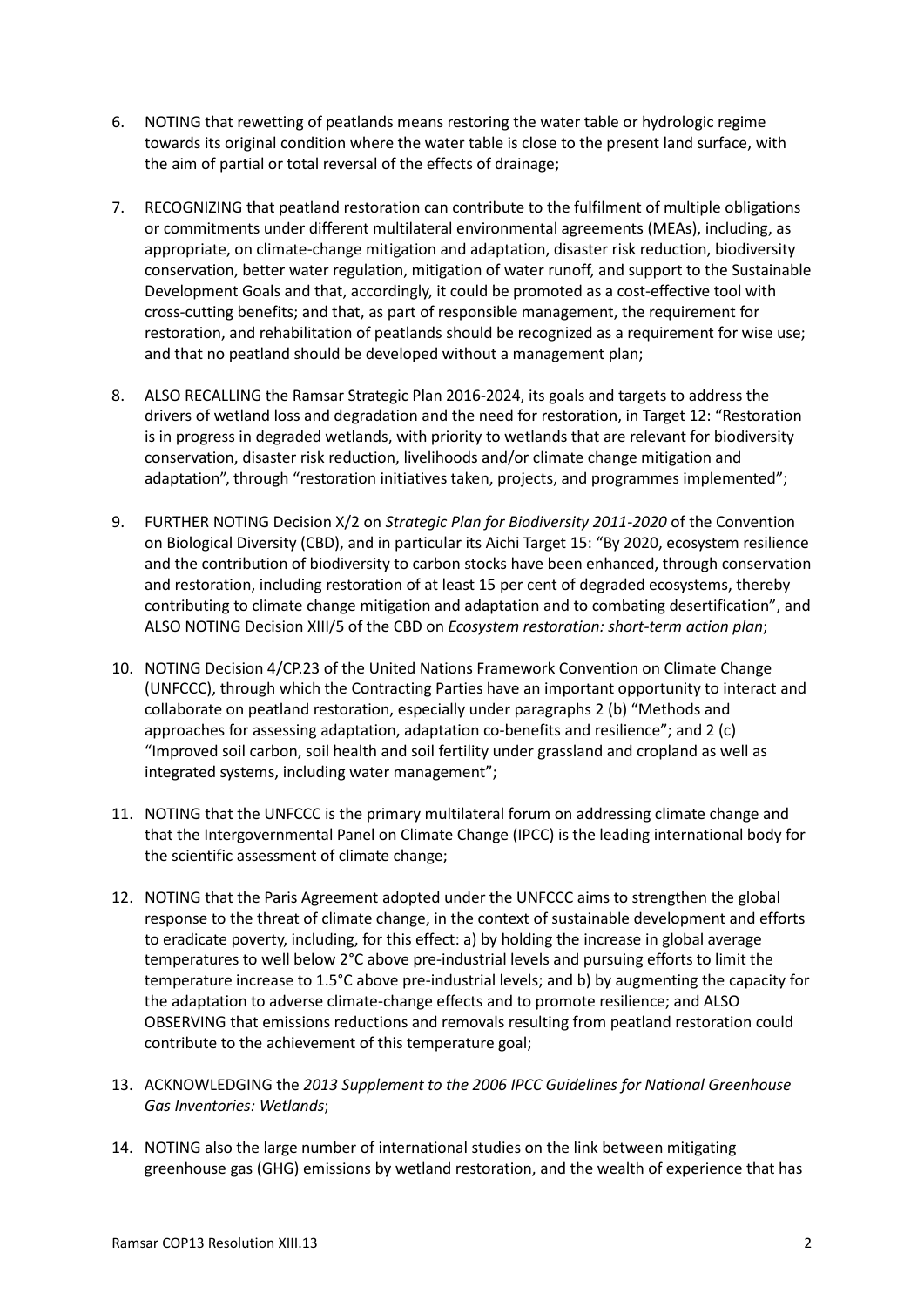been accumulated on the restoration of degraded peatlands, especially for biodiversity conservation and increasingly for reducing GHG emissions;

- 15. NOTING the significant and recent international recognition of the role of peatlands in climatechange mitigation and adaptation, carbon storage and sequestration and biodiversity conservation, as expressed by the increased profile given to peatlands in the outcomes of the following international conferences and workshops:
	- a. The *Changshu Declaration on Wetlands* of the 10th International Association for Ecology (INTECOL) International Wetlands Conference held in Changshu, China, in September 2016, and specifically target 3 of the Declaration: "to ensure the conservation, restoration and sustainable use of terrestrial and inland freshwater ecosystems and their services, in line with obligations under international agreements";
	- b. The international workshop held on Vilm, Germany, in September 2016 on "Peatland Conservation and Wise Use in the Context of Climate Change" as a direct follow-up to Ramsar Resolution XII.11, which highlights the close links between research, education and communication, and implementation of and policy on peatland conservation and wise use<sup>[1](#page-2-0)</sup>, and which, more specifically in the context of rewetting activities, stresses the need to consider local stakeholder involvement and agreement, landowner compensation and the adaptation of policy frameworks (for example, to avoid perverse incentives);
	- c. The second international conference on "Renewable resources from wet and rewetted peatlands"[2](#page-2-1) held in Greifswald, Germany, in September 2017, where progress in the development and use of paludiculture in mitigating and adapting to climate change by rewetting drained organic peatland soils was demonstrated; and
	- d. The substantial number of side events at the 23rd session of the Conference of the Parties (COP23) to the UNFCCC in November 2017, which addressed the role of peatlands in climate-change mitigation and adaptation;
- 16. ALSO NOTING that the Global Peatlands Initiative, which was supported by a number of international organizations and national governments, co-founded by the Ramsar Convention, and launched at UNFCCC COP22, is a global effort by leading experts and institutions to save peatlands as the world's largest terrestrial organic carbon stock; and FURTHER NOTING the presentation at UNFCCC COP23 of the Initiative's first assessment, entitled *Smoke on Water – Countering global threats from peatland loss and degradation*;
- 17. NOTING that peatland restoration contributes to the implementation of obligations or commitments under different MEAs (the Ramsar Convention, CBD, UNFCCC and the Paris Agreement, and the United Nations Convention to Combat Desertification); but also REAFFIRMING that the Ramsar Convention is the primary multilateral forum on addressing wetland issues;

<u>.</u>

<span id="page-2-0"></span> $1$  The discussions of the workshop are summarized in a report available at: [https://www.ramsar.org/sites/default/files/documents/library/report\\_peatlands\\_vilm\\_workshop\\_sept\\_2016.pdf](https://www.ramsar.org/sites/default/files/documents/library/report_peatlands_vilm_workshop_sept_2016.pdf) and a Briefing Note produced by Greifswald Mire Center available at:

[https://www.ramsar.org/sites/default/files/documents/library/briefing\\_note\\_peatlands\\_vilm\\_workshop\\_sept\\_2016.pdf.](https://www.ramsar.org/sites/default/files/documents/library/briefing_note_peatlands_vilm_workshop_sept_2016.pdf) <sup>2</sup> The proceedings of the event can be downloaded at:

<span id="page-2-1"></span>[http://www.rrr2017.com/doc/aktuelles/veranstaltungen/rrr2017/downloads/RRR2017%20-%20proceedings%20-](http://www.rrr2017.com/doc/aktuelles/veranstaltungen/rrr2017/downloads/RRR2017%20-%20proceedings%20-%20web.pdf) [%20web.pdf](http://www.rrr2017.com/doc/aktuelles/veranstaltungen/rrr2017/downloads/RRR2017%20-%20proceedings%20-%20web.pdf) .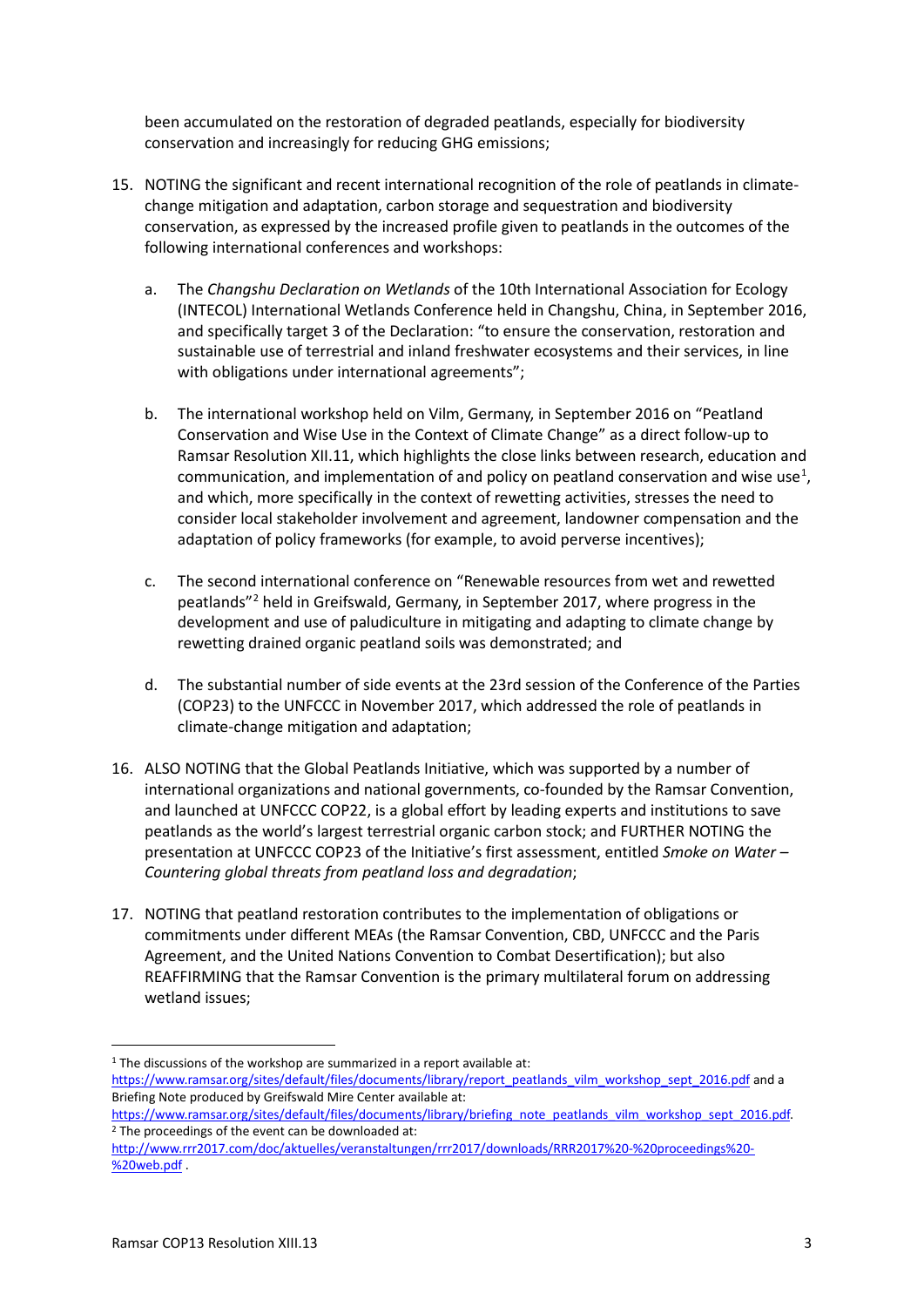- 18. ALSO NOTING that peatland restoration should not occur in isolation but, as appropriate, as part of wider consideration of water and land use management at landscape scales, as highlighted during the Global Landscapes Forum convened by the United Nations in December 2017, among other fora;
- 19. WELCOMING the efforts of Contracting Parties reporting on peatland restoration projects and of the international and national organizations funding and implementing such projects;
- 20. ACKNOWLEDGING the 2018 thematic assessment report on *Land Degradation and Restoration* of the Intergovernmental Science-Policy Platform on Biodiversity and Ecosystem Services, which states that land degradation is worsening worldwide and is now at a critical level, undermining the well-being of 3.2 billion people; and
- 21. NOTING that over 90% of natural disasters are caused by water-related hazards, as outlined in the Sendai Framework for Disaster Risk Reduction;

## THE CONFERENCE OF THE CONTRACTING PARTIES

- 22. URGES Contracting Parties to report in their National Reports on progress in implementation of Resolution VIII.7 on *Guidelines for Global Action on Peatlands* and Resolution XII.11 on *Peatlands, climate change and wise use: Implications for the Ramsar Convention*;
- 23. ENCOURAGES Contracting Parties, as appropriate, to develop or improve legislation on restoration and rewetting of degraded peatlands, as well as on the protection and sustainable use of peatlands in general;
- 24. ENCOURAGES Contracting Parties to conserve existing peatlands (Resolution VIII.17) and to restore degraded peatlands in their territory, as one means to contribute to climate-change mitigation, adaptation, biodiversity conservation, and disaster risk reduction;
- 25. ENCOURAGES Contracting Parties to contribute, as appropriate, to a global compilation of experiences on peatland restoration and rewetting methods, to inform a Ramsar Technical Report mainly on acid bog restoration, that can be adapted to local or national contexts, to be finalized by the Scientific and Technical Review Panel (STRP);
- 26. ENCOURAGES Contracting Parties to consider stimulating the shift from drainage-based peatland agriculture and forestry to rewetting followed by paludiculture when identified as the best management option, and away from non-sustainable uses of peatlands, such as overgrazing and construction;
- 27. ENCOURAGES Contracting Parties to seek to ensure that rewetting and paludiculture can take place where paludiculture is considered to be the best land use for climate-change mitigation and adaptation, and restoration where biodiversity values are not compromised, taking into account the peatland type, the site's present ecological status and the ecological potential after rewetting;
- 28. RECOMMENDS that Contracting Parties make use of remote sensing while assessing suitable sites for restoration and planning the restoration; that Parties calculate peat volume at sites that can benefit from rewetting and for which it may become an important factor when choosing sites for restoration; and that, if possible, Parties also consider the aspects of peat quality and the expected future vegetation and how it may influence the carbon balance after restoration;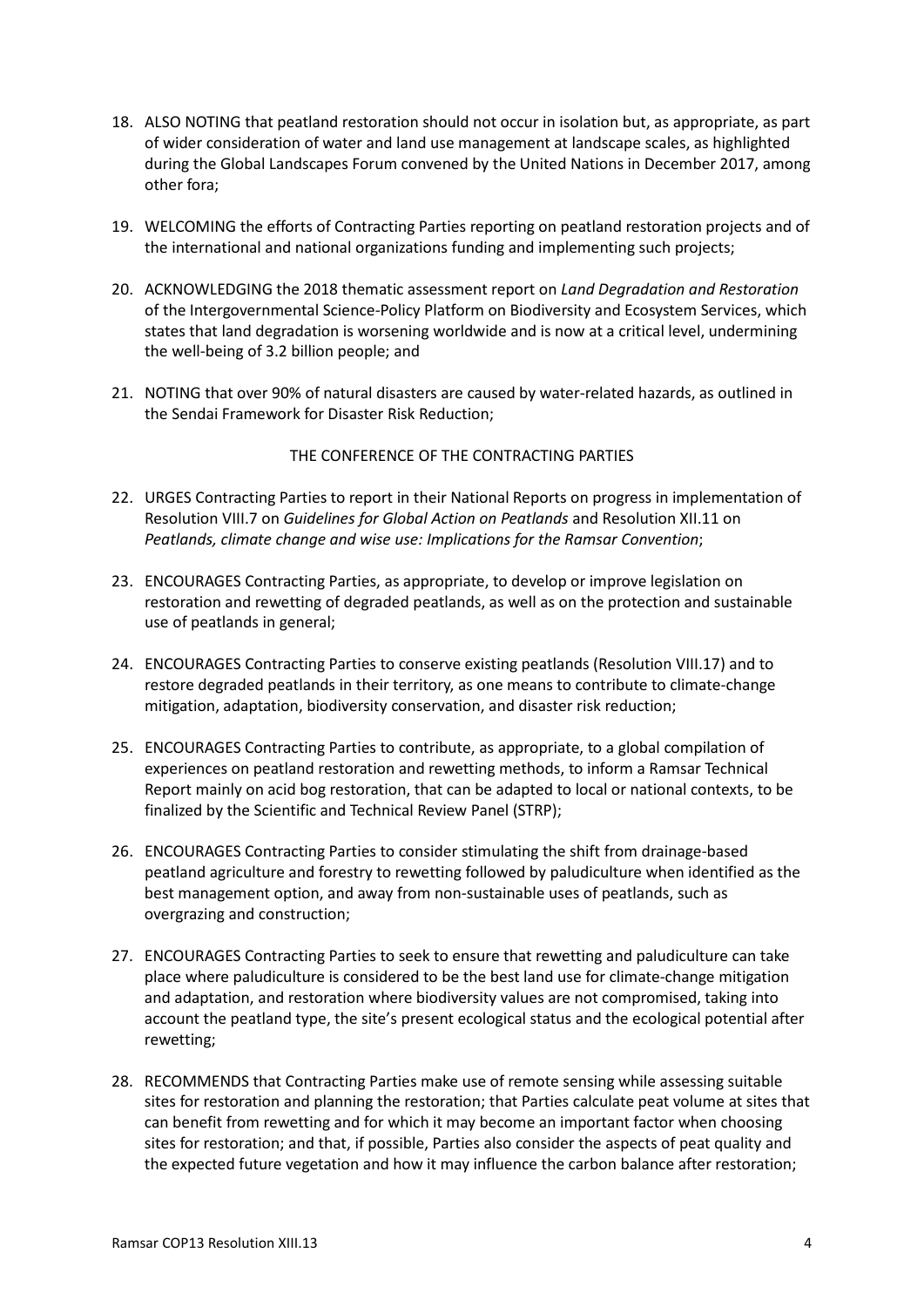- 29. ENCOURAGES Contracting Parties to restore peatlands while taking into account the water balance in the landscape, in particular:
	- valuing peatlands as water regulators and filters, and preventing the release of water pollutants;
	- where suitable, including fish, fishing and other sustainable livelihood- and nutritiongenerating activities on restored peatlands as increasing the long-term and overall sustainability of restoration efforts;
	- preventing land loss and salinization of the soil due to subsidence caused by drainage; and
	- when it may contribute to the achievement of Sustainable Development Goal Target 15.3 and Land Degradation Neutrality (LDN) targets of the United Nations Convention to Combat Desertification;
- 30. INVITES Contracting Parties with peatlands to engage in the Global Peatlands Initiative, *inter alia* by contributing case studies of peatland restoration projects to the global knowledge base of best practices<sup>[3](#page-4-0)</sup>, and by creating partnerships that support the multiplying and scaling up of such best practices in their own territories and elsewhere;
- 31. ENCOURAGES Contracting Parties to foster collaboration and synergies among multilateral environmental agreements (MEAs) and to support an initiative to develop a joint declaration of MEAs with respect to peatland conservation, restoration and wise use, thereby safeguarding the multiple benefits of peatlands including restored peatlands, and contributing to the Sustainable Development Goals;
- 32. ENCOURAGES Contracting Parties, as appropriate within their national circumstances, to pursue peatland conservation and/or restoration measures that reduce anthropogenic emissions and increase removals, as a way *inter alia* to contribute to their Nationally Determined Contributions under the Paris Agreement;
- 33. REQUESTS the STRP, consistent with its scope, mandate and priority thematic work areas for 2019-2021 in developing its proposed work plan for presentation at the 57th meeting of the Standing Committee, to consider, related to the fourth Strategic Plan 2016-2024, the further elaboration of practical experiences of restoration methods for peatland types not yet covered by Ramsar Convention guidance;
- 34. ALSO REQUESTS the STRP, consistent with its scope, mandate and priority thematic work areas for 2019-2021, in developing its proposed work plan for presentation at the 57th meeting of the Standing Committee, to consider:
	- making an assessment of the status of implementation of Resolution VIII.17;
	- elaborating on the practical experiences of restoration methods based on the integrated approach to ecosystem restoration;
	- developing guidance for the cost-benefit analysis, a cost-effectiveness analysis and multiple-criteria analysis of peatland restoration projects; and
	- developing templates for reporting on peatland restoration;

<u>.</u>

<span id="page-4-0"></span><sup>3</sup> For example[: www.fao.org/in-action/micca/knowledge/peatlands-and-organic-soils/cases-of-peatland](http://www.fao.org/in-action/micca/knowledge/peatlands-and-organic-soils/cases-of-peatland-management-practices/)[management-practices](http://www.fao.org/in-action/micca/knowledge/peatlands-and-organic-soils/cases-of-peatland-management-practices/)